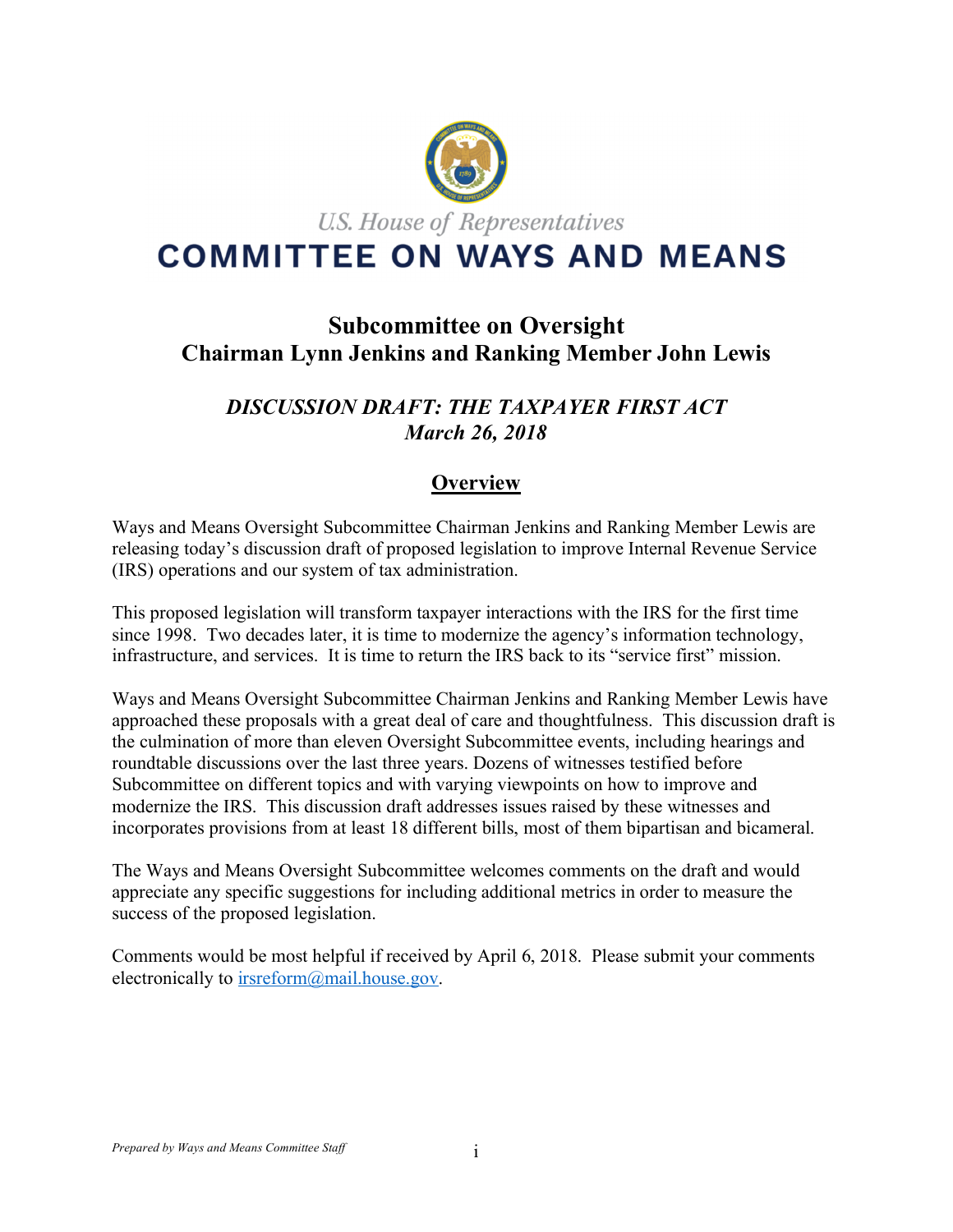## **Summary**

# **Title I – Independent Appeals Process**

## **Sec. 101. Establishment of the Internal Revenue Service Independent Office of Appeals.**

The Internal Revenue Service (IRS) currently has broad discretion to establish an administrative review process for tax disputes and to determine taxpayer access to that review process. In the IRS Restructuring and Reform Act of 1998 (RRA 98), Congress directed the agency to create an independent process for taxpayers to appeal tax disputes. While the IRS initially established an independent process, over time the agency increasingly exercised its discretion to withhold certain taxpayers from accessing the review process. The provisions in this section seek to ensure that generally all taxpayers are able to access the administrative review process, allowing for their cases to be heard by an independent decision maker. For the first time, this provision codifies the IRS Independent Office of Appeals and provides for additional Congressional oversight over decisions to withhold taxpayers from the administrative review process.

Another provision in this section provides taxpayers access to "the case against them." Under current law, taxpayers only have access to their case file if they make a request under the Freedom of Information Act (FOIA)—which is not the simplest of processes and is often an option that is not known to taxpayers. This provision would require the IRS to provide the taxpayer with their case file prior to the start of any dispute resolution process.

# **Title II – Improved Service**

## **Sec. 201. Comprehensive customer service strategy.**

Under this provision, within one year of enactment, the IRS is required to develop and submit to Congress a comprehensive customer service strategy. The strategy must address how the IRS intends to provide assistance to taxpayers, in part by ensuring adequate customer service training for its own employees and taking into account best practices from the private sector. The strategy must also establish metrics and benchmarks for measuring the IRS's success in implementing this strategy.

## **Sec. 202. Return preparation programs for low-income taxpayers.**

The IRS, through its Volunteer Income Tax Assistance (VITA) Program, currently partners with IRS-certified volunteer organizations to provide free tax return filing assistance to low-income populations, persons with disabilities, taxpayers with limited English proficiency, and other underserved communities. Since 2008, the IRS has provided matching grants to some of these organizations to help maintain and expand VITA programs. This provision provides certainty for these organizations by permanently authorizing matching grants to support VITA programs.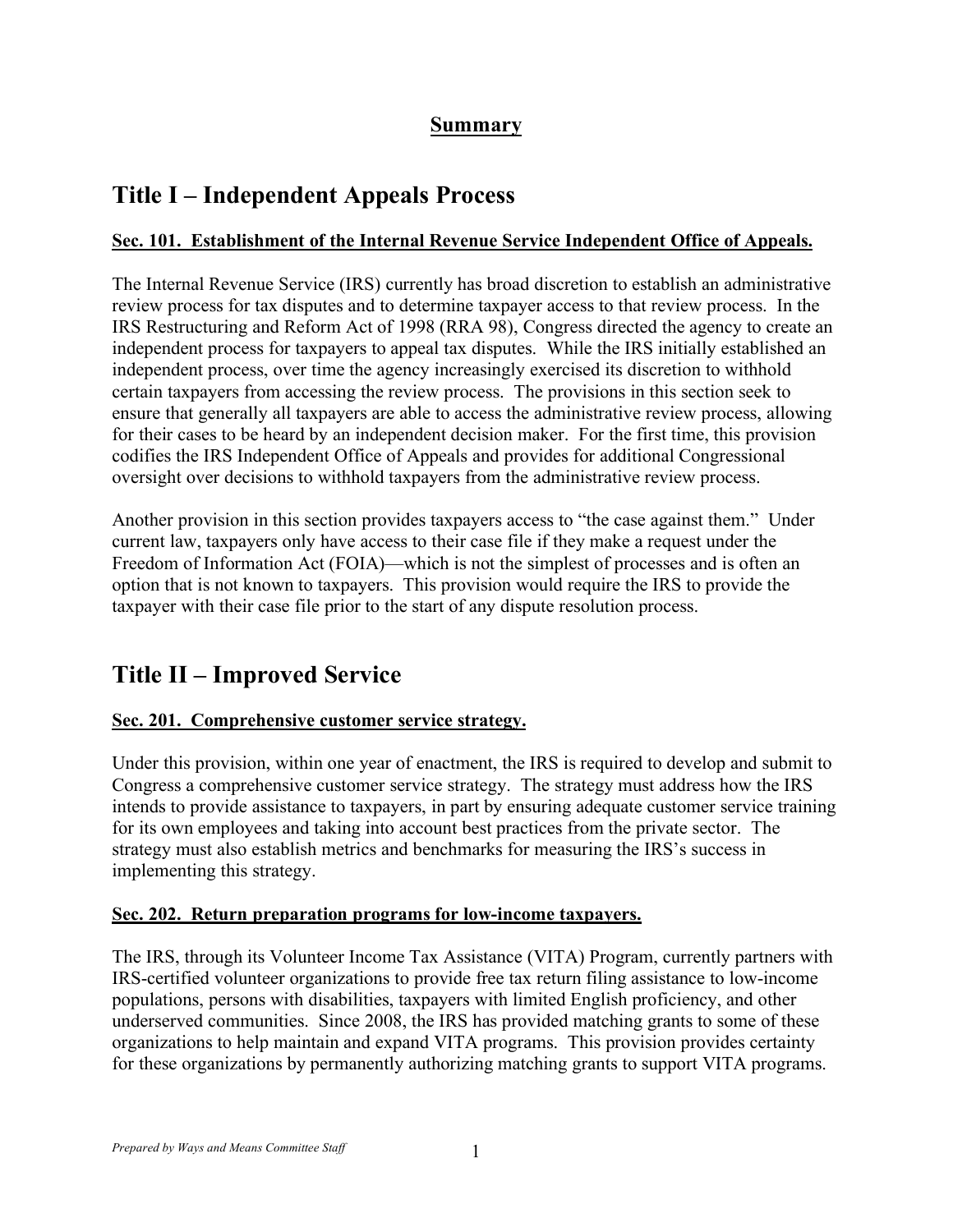## **Sec. 203. IRS Free File Program.**

The IRS currently works with electronic tax preparation services to provide free tax preparation software and electronically fillable forms. This provision codifies the existing Free File Program and work with stakeholders to improve and promote the program.

## **Sec. 204. Low-income exception for payments otherwise required in connection with a submission of an offer-in-compromise.**

An offer-in-compromise (OIC) is an agreement between the taxpayer and the IRS to settle a tax debt at a lower amount than what the taxpayer owes. In general, when proposing an OIC to the IRS, the taxpayer must pay an application fee and provide an initial non-refundable payment. This provision requires the IRS to eliminate the application fee and initial payment requirement for taxpayers with incomes below 250 percent of the federal poverty level.

#### **Sec. 205. Notice from IRS regarding closure of Taxpayer Assistance Centers.**

This provision requires the IRS to provide public notice, including by non-electronic means, to affected taxpayers 90 days prior to the closure of a Taxpayer Assistance Center. The notice must include information on alternative forms of assistance available for impacted taxpayers. The IRS must also notify Congress of the closure and provide the reasons for doing so.

#### **Sec. 206. Provision of information regarding low income taxpayer clinics.**

Low Income Taxpayer Clinics (LITC) assist low-income taxpayers with representation in controversies with the IRS. This provision clarifies that IRS employees are able to provide taxpayers in need of such assistance with information about the availability of and eligibility requirements for LITCs. IRS employees also are allowed to provide location and contact information for LITCs.

# **Title III – Sensible Enforcement**

## **Sec. 301. Internal Revenue Service seizure requirements with respect to structuring transactions.**

The Bank Secrecy Act (BSA) mandates reporting and recordkeeping requirements, including the reporting of currency transactions exceeding \$10,000, to assist federal law enforcement and regulatory agencies in the detection, monitoring, and tracing of certain monetary transactions. To circumvent these reporting requirements, individuals may structure cash transactions to fall below the \$10,000 reporting threshold (also known as "structuring"). A Committee investigation of this issue found that the IRS was seizing funds that appeared to have been structured; however, numerous small business owners had legitimate reasons for keeping their transactions under \$10,000, such as insurance policies that only protected cash-on-hand up to \$10,000.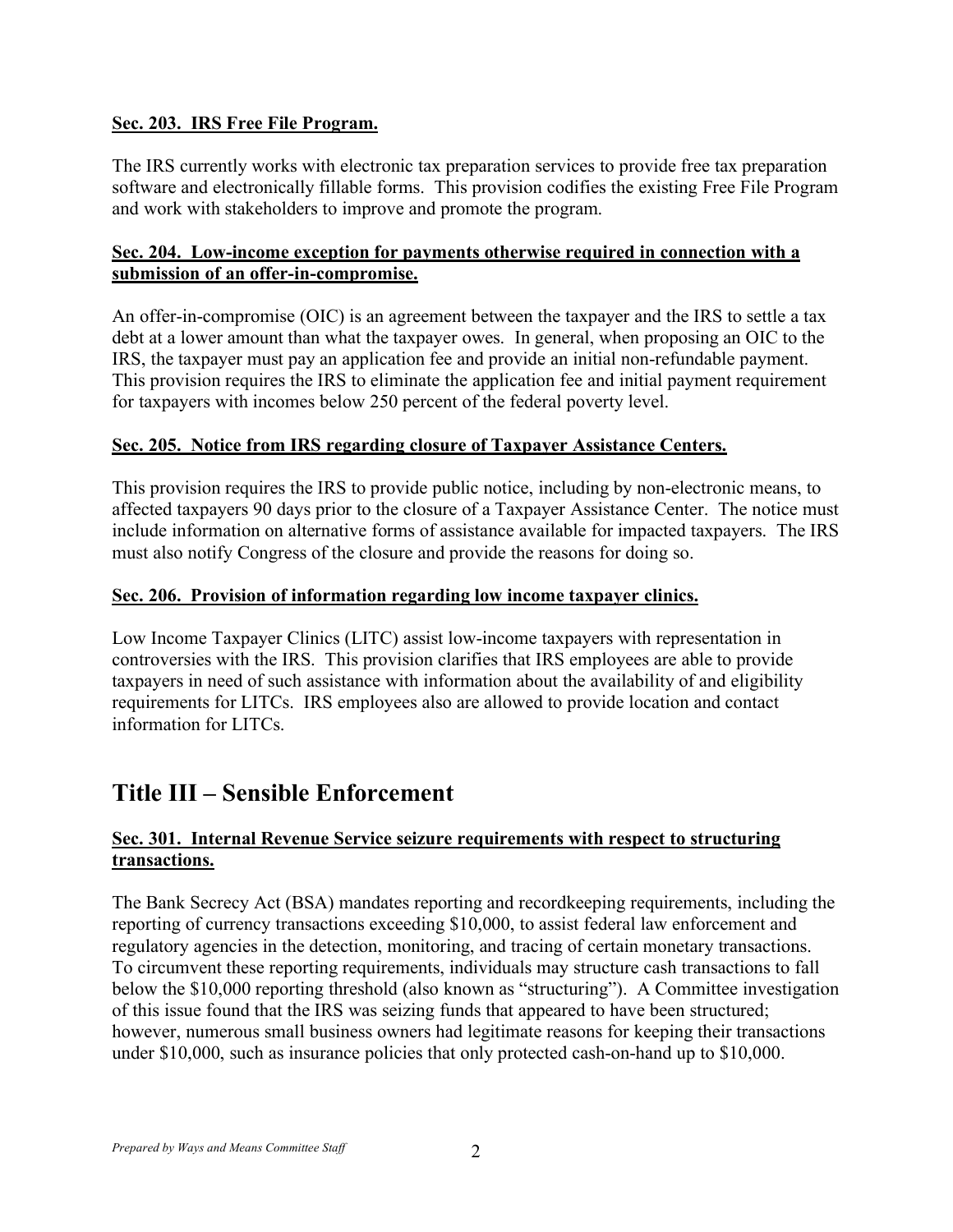Under this provision, the IRS must now show probable cause that funds believed to have been structured to avoid BSA reporting requirements are derived from an illegal source or connected to other criminal activity. This provision also provides important procedural protections for individuals, including a post-seizure hearing within 30 days of the seizure.

## **Sec. 302. Exclusion of interest received in action to recover property seized by the Internal Revenue Service based on structuring transaction.**

Related to Section 301, under this provision, if a court determines the government should return funds and interest to an individual whose funds were seized by the IRS based on allegations of structuring, the interest will be exempt from income tax.

## **Sec. 303. Clarification of equitable relief from joint liability.**

The Tax Court can provide relief for certain spouses from an understatement or underpayment of taxes on a jointly filed return. This provision clarifies the standard of review for such relief by the Tax Court. Such a review will be conducted on a de novo basis, meaning that the Tax Court would take a fresh look at the case without taking previous decisions into account. The review would be based on the administrative record and any newly discovered or previously unavailable evidence.

## **Sec. 304. Rules for seizure of perishable goods restricted to only perishable goods.**

Under current law, the IRS may seize and sell a taxpayer's property on the same day if the IRS deems it to be "perishable." Perishable goods are defined as those that (1) are liable to perish, (2) become greatly reduced in price or value by keeping, or (3) cannot be kept without great expense to the IRS. Deeming property as "perishable" also allows the IRS to forgo minimum bid requirements, which can lead to seized property being sold for significantly less than a normal auction would allow. This provision seeks to modify the definition of "perishable" by limiting the IRS's ability to deem seized property as "perishable" to only those that are liable to perish.

## **Sec. 305. Modification of procedures for issuance of third-party summons.**

A John Doe summons is one that does not identify the person with respect to whose liability the summons is issued. Under current law, the IRS is authorized to issue a John Doe summons as part of an investigation of a specific, unidentified person or ascertainable group or class of persons. This provision seeks to clarify the IRS's authority to issue John Doe summons by emphasizing that the IRS must narrowly tailor such a summons to seek only information that pertains to the failure (or potential failure) of the person or group of persons to comply with federal tax law. This provision is consistent with the current IRS manual, which states that a John Doe summons may not be used for the purposes of a "fishing expedition."

## **Sec. 306. Establishment of income threshold for referral to private debt collection.**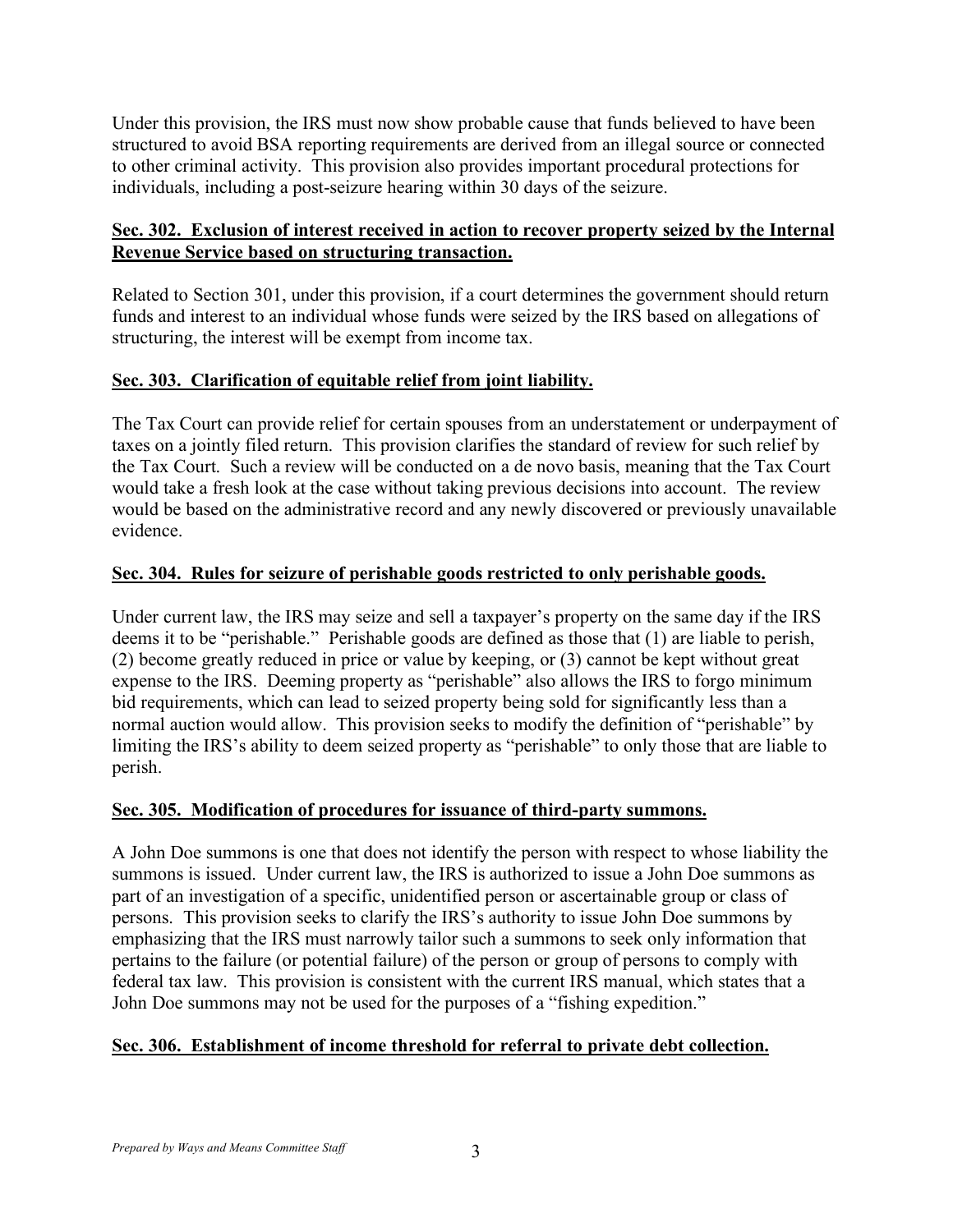Congress mandated that the IRS established a program that refers certain outstanding tax debts currently not in collection to private collection agencies. Certain types of cases are not eligible for referral to private collection agencies, including deceased taxpayers, taxpayers under the age of 18, and those with pending installment or offer-in-compromise agreements. Currently, the IRS does not have a filter in place to prevent low-income individuals with incomes below 250 percent of the federal poverty level from being referred for collection. This provision creates a low-income exemption to prevent such referrals to private collection agencies.

## **Sec. 307. Reform of notice to contact third parties.**

During the course of an audit, current law requires an IRS employee to notify a taxpayer prior to initiating third party contacts. Testimony before the Ways and Means Oversight Subcommittee revealed that this notice has become routine at the beginning of any given audit and no longer serves to provide actual notice of impending contact with third parties. This provision seeks to ensure that taxpayers are aware that the IRS intends to contact third parties, including friends, neighbors, and clients, closer in time to such contacts being made.

## **Sec. 308. Modification of authority to issue designated summons.**

The IRS may issue designated or related summonses to examine the tax liability of certain corporations. This provision requires that prior to issuing a designated summons, the highestlevel IRS employee in the relevant operating division and the relevant division counsel in the Office of Chief Counsel must review and provide written approval of the summons. The provision also requires that the IRS certify that it made a reasonable request for the information that is the subject of the summons.

## **Sec. 309. Limitation on access of non-Internal Revenue Service employees to returns and return information.**

This provision prohibits a person, other than an officer or employee of the IRS, from examining books, records, and witness testimony as part of an examination other than for the sole purpose of serving as an expert. This provision also ensures that only IRS employees or the Office of Chief Counsel are able to question a witness under oath.

# **Title IV – Cyber Security and Identity Protection**

## **Sec. 401. Public-private partnership to address identity theft refund fraud.**

This provision codifies recent efforts of the IRS, through its Security Summit, to foster a partnership aimed at combatting identity theft tax refund fraud (IDTTRF) with public and private stakeholders. Congress would like to ensure that these proactive efforts to protect taxpayers and combat IDTTRF continue to be a priority of the IRS.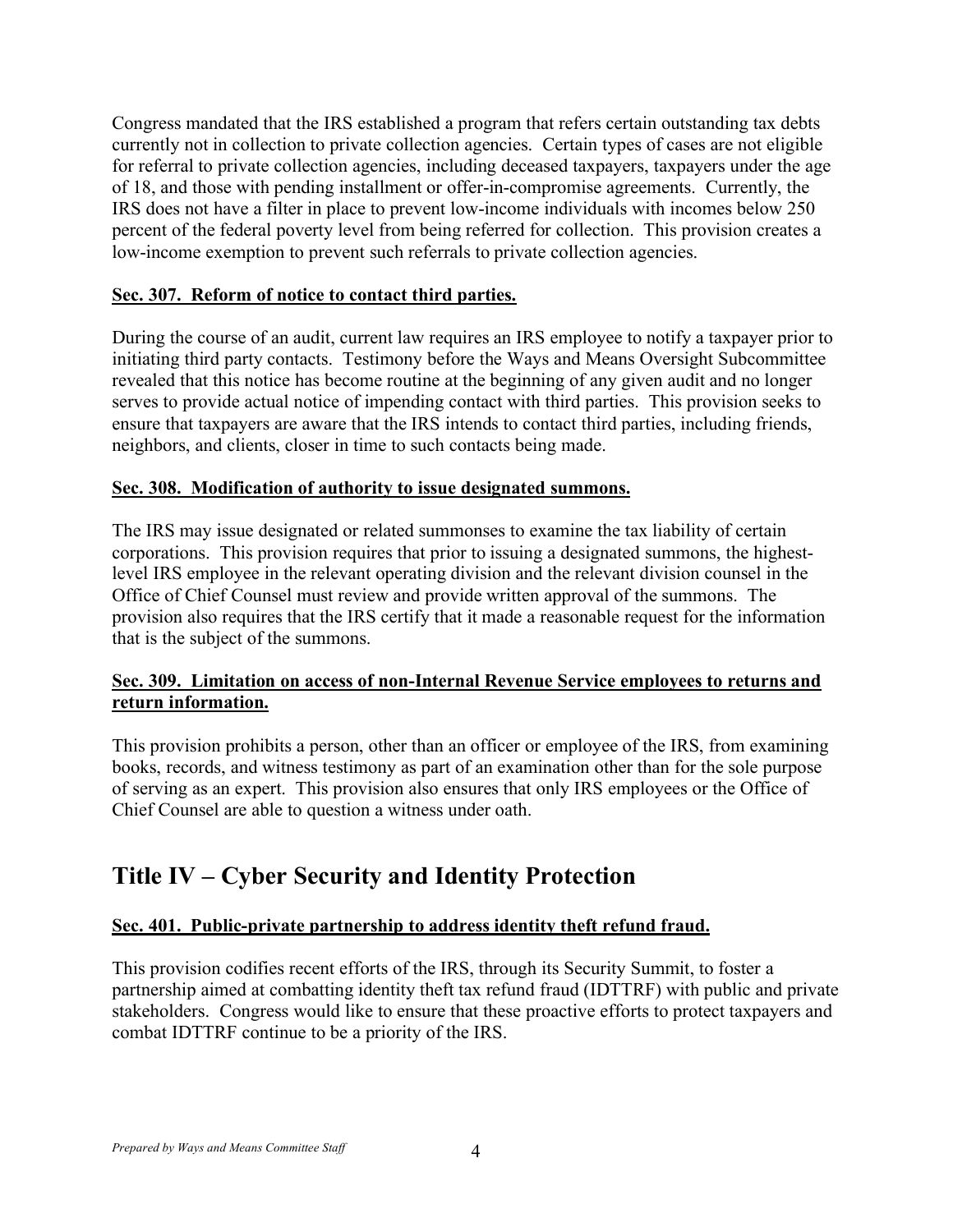## **Sec. 402. Recommendations of Electronic Tax Administration Advisory Committee regarding identity theft refund fraud.**

RRA 98 established the Electronic Tax Administration Advisory Committee (ETAAC) to provide input to the IRS on improving electronic tax administration. ETAAC's charter has since been amended to address the growing threat of IDTTRF, allowing it to work more closely with the Security Summit to address this issue. ETAAC's more recent annual reports to Congress also have provided meaningful recommendations on how to combat IDTTRF. This provision seeks to codify the changes made to ETAAC's charter to reflect its new focus on IDTTRF.

## **Sec. 403. Information sharing and analysis center.**

Under this provision, the IRS is directed to participate in an IDTTRF information sharing and analysis center (ISAC) with state and private sector partners. The IRS has participated in the IDTTRF ISAC pilot, which tested the idea of more aggressively and efficiently sharing information between ISAC members to quickly identify and prevent tax fraud schemes. However, there are current statutory limits to the IRS's ability to share tax return information with its partners that is critical to combating these threats. This provision provides for the limited sharing of specified return information, such as IP address and the speed at which the return was filed, with paid return preparers who are members of the ISAC.

## **Sec. 404. Single point of contact for identity theft victims.**

This provision establishes a single point of contact within the IRS for any taxpayer who is a victim of identity theft. The single point of contact will be responsible for tracking the taxpayer's case to completion and coordinating with other units to resolve the taxpayer's issues as quickly as possible. This provision addresses concerns over the lack of continuity of assistance when taxpayers are victims of identity theft.

## **Sec. 405. Identity protection personal identification numbers.**

The IRS provides an Identity Protection Personal Identification Number (IP PIN) to taxpayers if the agency determines a taxpayer to be at risk for having his or her identity stolen, often when the identity previously has been stolen and used to file a fraudulent return. An IP PIN is a sixdigit number that is included with the taxpayer's return to help authenticate the taxpayer's return. Currently, IP PINs are only available to taxpayers who meet specific requirements. This provision would require the IRS to set up a program where any concerned taxpayer can request an IP PIN to use in filing his or her return.

## **Sec. 406. Compliance by contractors with confidentiality safeguards.**

This provision puts in place additional confidentiality safeguards on return information provided to contractors. Under this provision, the IRS will not be able to provide taxpayer information to any contractors or other agents of a federal, state, or local agency unless the contractor has safeguards in place to protect the confidentiality of return information and agrees to conduct onsite compliance reviews every three years.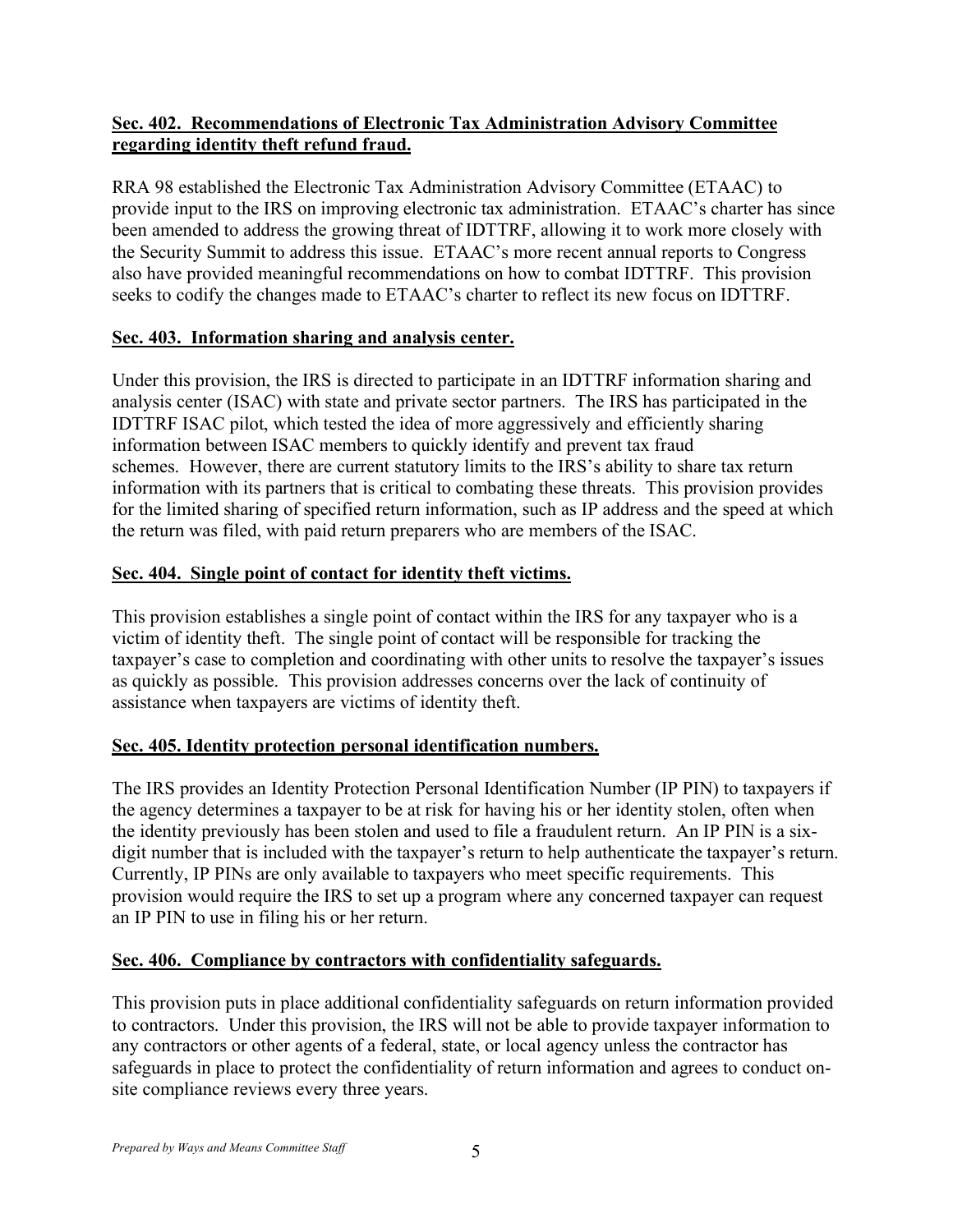# **Title V – Modernization**

## **Subtitle A – Development of Information Technology**

## **Sec. 501. Management of Internal Revenue Service information technology.**

This provision seeks to strengthen IRS accountability for the billions of taxpayer dollars annually spent on developing and maintaining IRS information technology (IT) systems. This provision codifies the position of the IRS's Chief Information Officer (CIO) and establishes clear roles and responsibilities for the CIO. The provision also mandates that the IRS develop and implement an IT strategic plan, in alignment with the overall goals of the IRS, to ensure adequate consideration and planning for the IRS's long-term IT needs. The IRS also must have a third party independently verify and validate its plans for the completion of the Customer Account Data Engine 2 and Enterprise Case Management system(s) within a year of enactment.

#### **Sec. 502. Development of online accounts and portals.**

Similar to the goal of increasing electronic filing established in RRA 98, this provision establishes a new goal for the IRS to develop robust and secure online accounts for taxpayers and their preparers by 2023. While the IRS currently provides limited online assistance through its web applications, it continues to lag behind in developing online options for those taxpayers who wish to use them. This provision is intended to supplement, not replace, other taxpayer services provided by phone or in person by the IRS. It also mandates that the IRS develop a process for the secure acceptance of tax forms and supporting documentation in an electronic format.

## **Sec. 503. Internet platform for Form 1099 filings.**

This provision requires the IRS to develop an internet portal that would facilitate taxpayers filing Forms 1099 with the IRS. The internet portal is to be modeled after a Social Security Administration (SSA) system that allows individuals to file Forms W-2 with SSA.

## **Subtitle B – Modernization of Consent-Based Income Verification System**

## **Sec. 511. Disclosure of taxpayer information for third-party income verification.**

The Income Verification Express Service (IVES) is a program run by the IRS, which is used to verify a taxpayer's income. The program is most often used when a taxpayer is applying for a mortgage and the mortgage lender is seeking to verify the taxpayer's income. This provision authorizes the IRS to develop an automated system to receive these forms in lieu of the current system, which relies on the forms to be sent to the IRS via secure fax. Additionally, beginning six months after enactment, the provision authorizes IRS to charge a separate user fee over a two-year period on all IVES requests to fund the development of the new system.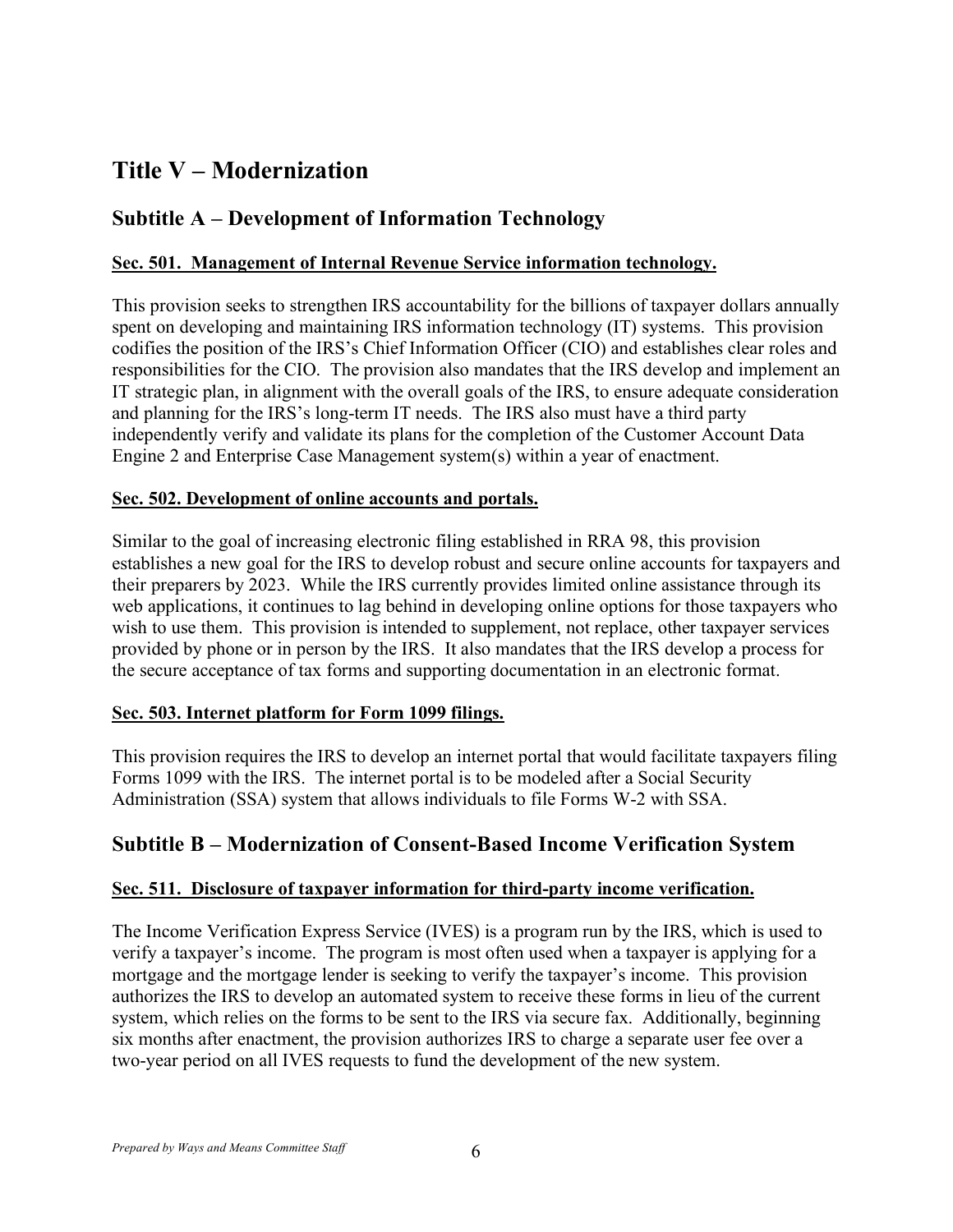## **Sec. 512. Limit redisclosures and uses of consent-based disclosures of tax return information.**

This provision limits tax return information redisclosures by the taxpayer's designee to only those redisclosures to which the taxpayer has expressly consented.

## **Subtitle C – Expanded Use of Electronic Systems**

## **Sec. 521. Electronic filing of returns.**

Currently, the IRS can only require individuals filing more than 250 returns with the IRS to file them electronically. This provision eventually would lower that threshold to 10 or more returns. This requirement would be phased in between the years 2021 and 2024. The provision also provides an exception to this requirement for tax preparers located in geographic areas with limited or no internet access.

## **Sec. 522. Mandatory electronic filing for annual returns of exempt organizations.**

Currently, only tax-exempt organizations that have assets greater than \$10 million and those that file more than 250 returns with the IRS are required to file Forms 990 electronically. Under this provision, all tax-exempt organizations required to file annual returns with the IRS would have to submit their returns electronically. This provision also provides transitional relief for small organizations by allowing the IRS to delay this requirement for up to two years.

## **Sec. 523. Uniform standards for the use of electronic signatures for disclosure authorizations to, and other authorizations of, practitioners.**

This provision requires the IRS to develop standards and other guidelines that would allow for electronic signatures to be used to request taxpayer return information for the purposes of disclosures to a practitioner or to execute a power of attorney.

## **Sec. 524. Payment of taxes by debit and credit cards.**

Under current law, the IRS cannot accept credit and debit card payments for taxes directly due to a restriction on the payment of fees charged by the card issuer. As a result, the IRS must use a third-party processor to accept credit and debit card payments. This provision allows the IRS to directly accept credit and debit card payments for taxes, provided that the fee is paid by the taxpayer.

## **Subtitle D – Organizational Modernization**

## **Sec. 531. Modification of title of Commissioner of Internal Revenue and related officials.**

The title of "Commissioner of Internal Revenue" will be changed to "Administrator of the Internal Revenue Service." Similarly, the Deputy Commissioner titles will be changed to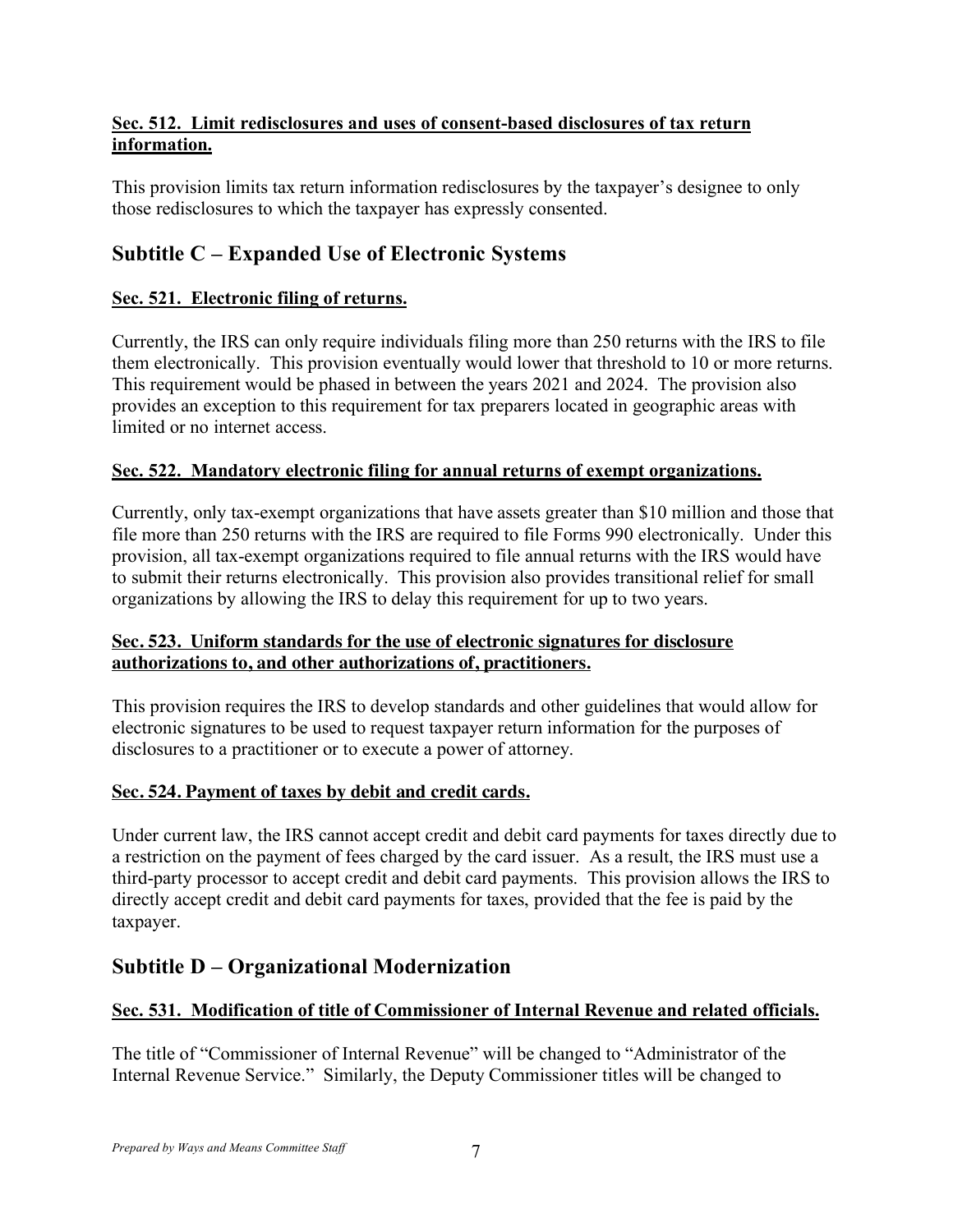Deputy Administrator. This change emphasizes the primary responsibility of the person leading the IRS—to administer the tax code.

## **Sec. 532. Office of the National Taxpayer Advocate.**

Taxpayer Advocate Directives (TADs) allows the National Taxpayer Advocate (NTA) to identify systemic problems and issue directives mandating changes to IRS tax administration or other processes unless the IRS Commissioner or Deputy Commissioner modifies or rescinds the order. The NTA's authority to issue TADs is pursuant to a delegation of authority from the Commissioner. This provision strengthens TADs by requiring a response from the Commissioner or Deputy Commissioner and clarifying the time period for that response. It also provides timeframes for the NTA to appeal a response by the Deputy Commissioner to the Commissioner. This provision also requires the NTA to report to Congress any TADs not honored by the IRS.

This provision also makes other changes to the NTA's responsibilities. It reduces the number of "most serious problems" included in the NTA Annual Report to Congress from "more than 20" to ten. The provision requires the IRS to provide statistical support to the NTA upon request and requires the NTA to coordinate research efforts with the Treasury Inspector General for Tax Administration (TIGTA). The provision clarifies the salary for the NTA.

## **Sec. 534. Elimination of IRS Oversight Board.**

The IRS Oversight Board was created as part of RRA 98. The Oversight Board was intended to be a nine-person panel to oversee the IRS's administration of the federal tax laws. However, the Oversight Board has been ineffective given the lack of a quorum over the past few years. This provision permanently eliminates the IRS Oversight Board.

## **Sec. 535. Authority to modernize the organization of the Internal Revenue Service.**

RRA 98 mandated that the IRS establish organizational units serving particular groups of taxpayers with similar needs in lieu of its previous geographic organizational structure. Given that 20 years has passed since RRA 98, the mandated organization according to taxpayer types no longer allows the IRS to organize itself efficiently to best meet its mission and the challenges it faces. This provision allows the IRS to thoughtfully consider what a modern structure for the agency might look like, to develop a plan for its implementation, and to submit such a plan to Congress prior to making any organizational changes.

# **Title VI – Tax Court**

## **Sec. 601. Disqualification of judge or magistrate judge of the Tax Court.**

This provision makes Tax Court judges subject to the same grounds for disqualification as judges of other federal courts in order to ensure public confidence in the independence and impartiality of Tax Court judges.